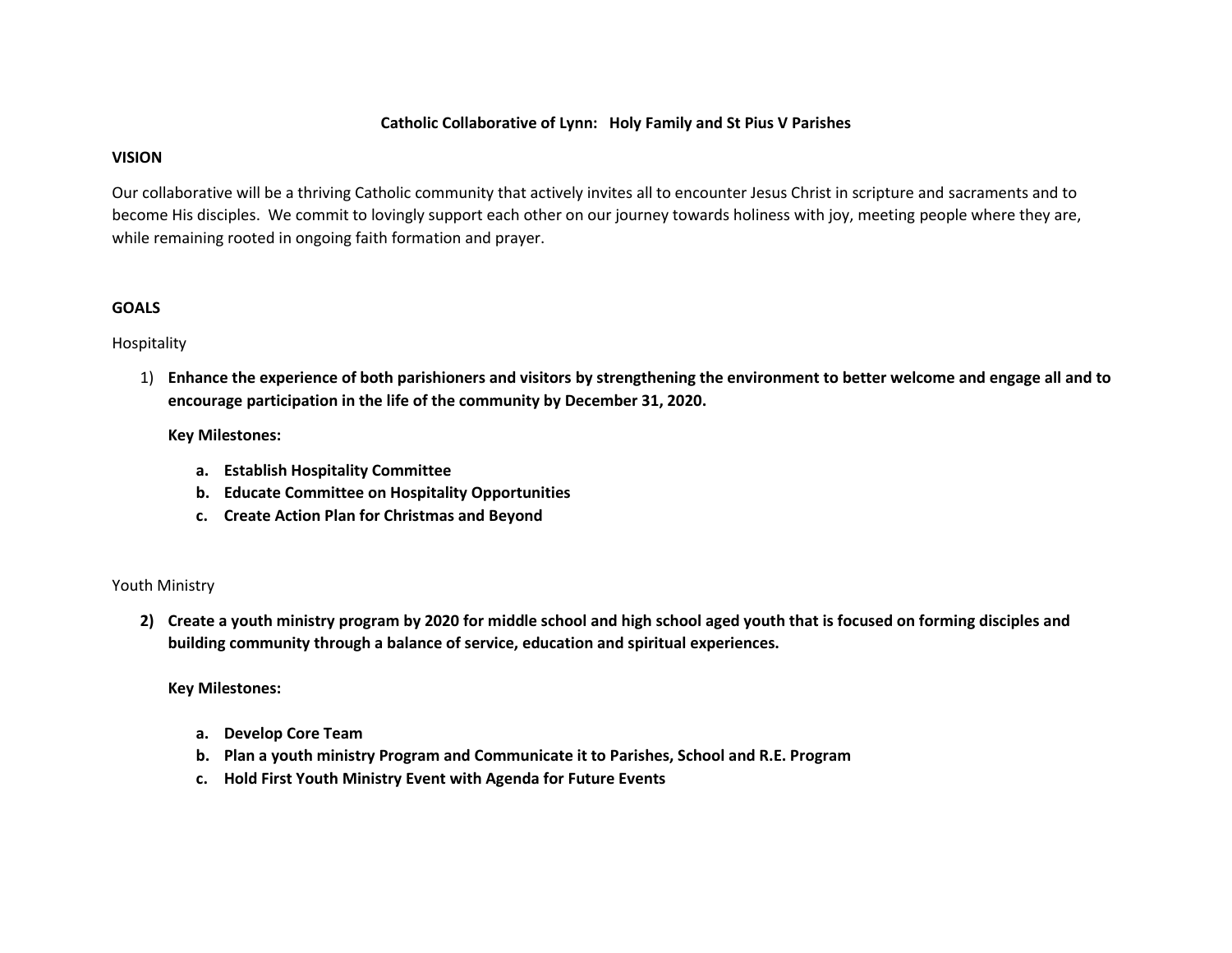#### Adult Formation

**3) To enhance the spiritual life of our parishioners we will create a minimum of 5 faith-sharing discipleship groups of 7-10 adults per year for the next 3 years ending in 2022.**

#### **Key Milestones:**

- **a) Identify a coordinator and core team**
- **b) Investigate existing Faith-Sharing programs and choose**
- **c) Launch initial program and evaluate**

#### Vocations

**4) To foster an understanding of the beauty of all vocations, with a focus on the diocesan priesthood sending a** *minimum* **of 5 young men to the St Andrew's dinner and 5 young women to the St Martha/St Mary dinner in each of the next 3 years.**

#### **Key Milestones:**

- **a. Form and train committee to spearhead Vocations Development & Education**
- **b. Identify vehicles to educate parishioners**
- **c. Implement comprehensive program for both students and adults to increase awareness of all vocations**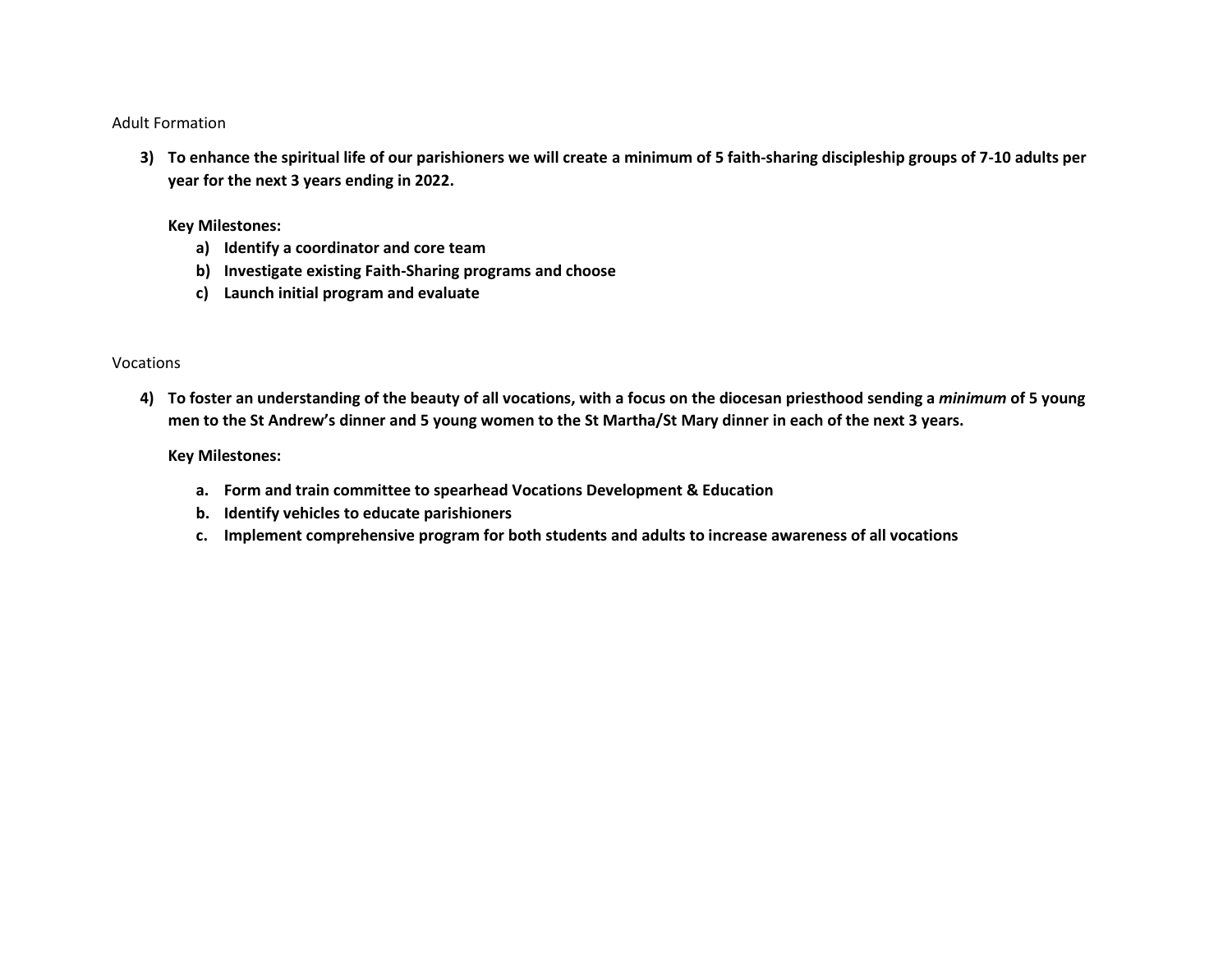# SMART Goal Planning Worksheet: Hospitality

|                                                              | Goal Area:                  |                     |                                                                                                                                                                          |                                  |              |  |  |
|--------------------------------------------------------------|-----------------------------|---------------------|--------------------------------------------------------------------------------------------------------------------------------------------------------------------------|----------------------------------|--------------|--|--|
|                                                              | <b>SMART Goal:</b>          |                     | Enhance the experience of both parishioners and visitors by strengthening an<br>environment that welcomes and engages all to participate in the life of the<br>community |                                  |              |  |  |
|                                                              | <b>Primary Oversight:</b>   |                     | Pastor                                                                                                                                                                   |                                  |              |  |  |
|                                                              | <b>Primary Point Person</b> |                     | Chair of Hospitality Committee                                                                                                                                           |                                  |              |  |  |
|                                                              | <b>Other Key Persons</b>    |                     | Members of Hospitality Committee                                                                                                                                         |                                  |              |  |  |
|                                                              |                             |                     | <b>Key Milestones</b>                                                                                                                                                    |                                  |              |  |  |
|                                                              |                             | Milestones          |                                                                                                                                                                          |                                  | By When      |  |  |
| <b>Establish Hospitality Committee</b>                       |                             |                     |                                                                                                                                                                          |                                  | Sep 1, 2019  |  |  |
| <b>Educate Committee on Hospitality Opportunities</b>        |                             |                     |                                                                                                                                                                          |                                  | Nov 15, 2019 |  |  |
| Establish Action Plan for Christmas and beyond<br>$\bullet$  |                             |                     |                                                                                                                                                                          |                                  | Dec 15, 2019 |  |  |
| Anticipated Resources Required for Achieving Goal            |                             |                     |                                                                                                                                                                          |                                  |              |  |  |
| Milestone 1: Establish Hospitality Committee                 |                             |                     |                                                                                                                                                                          |                                  |              |  |  |
| Task                                                         | By Whom?                    | <b>Hours Needed</b> | <b>Time Frame</b>                                                                                                                                                        | Financial<br>Resources<br>Needed | <b>Notes</b> |  |  |
| Identify and recruit 6-10<br>Members                         | Pastor and Staff            | 2 hours per person  | June $1 -$ Sep 1,<br>2019                                                                                                                                                |                                  |              |  |  |
|                                                              |                             |                     |                                                                                                                                                                          |                                  |              |  |  |
| Milestone 2: Educate Committee on Hospitality                |                             |                     |                                                                                                                                                                          |                                  |              |  |  |
| Task                                                         | By Whom?                    | <b>Hours Needed</b> | <b>Time Frame</b>                                                                                                                                                        | Financial<br>Resources<br>Needed | <b>Notes</b> |  |  |
| Ask RCAB to run Hospitality<br>Workshop for Committee        | Chair                       | 3 hours             | September 2019                                                                                                                                                           |                                  |              |  |  |
| <b>Review and Assess</b><br><b>Hospitality Opportunities</b> | Committee<br>Members        | 4 hours             | October 2019                                                                                                                                                             |                                  |              |  |  |
| Milestone 3: Establish Action Plan for Christmas and beyond  |                             |                     |                                                                                                                                                                          |                                  |              |  |  |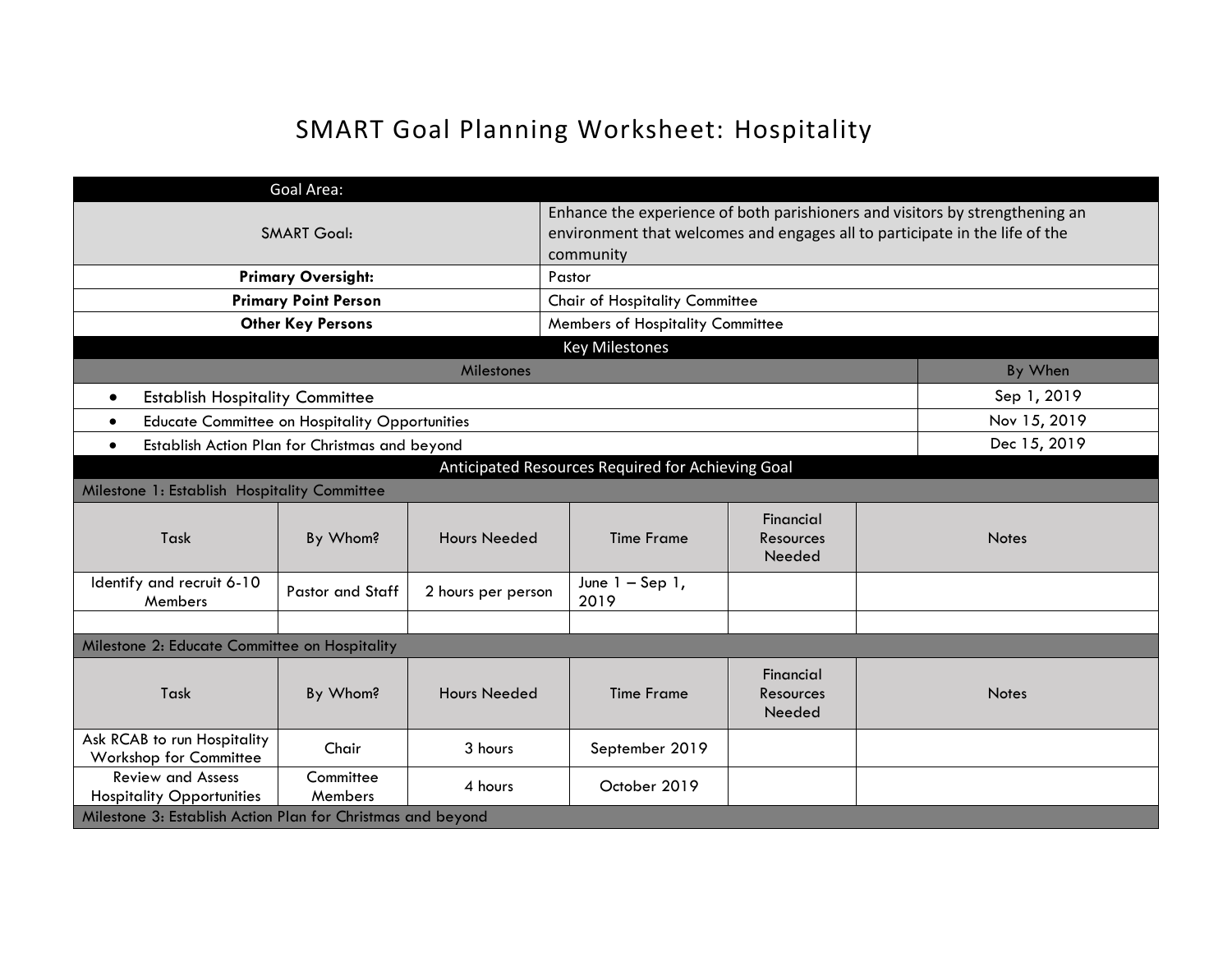| Task                                              | By Whom?                               | <b>Hours Needed</b> | <b>Time Frame</b> | Financial<br>Resources<br>Needed | <b>Notes</b> |
|---------------------------------------------------|----------------------------------------|---------------------|-------------------|----------------------------------|--------------|
| Identify a plan to welcome<br>Christmas attendees | Committee<br>Members and<br>volunteers | 4 hours             | November 2019     |                                  |              |
| Establish plan for<br>implementation in 2020      | Committee                              | 4 hours             | January 2020      |                                  |              |
|                                                   |                                        |                     |                   |                                  |              |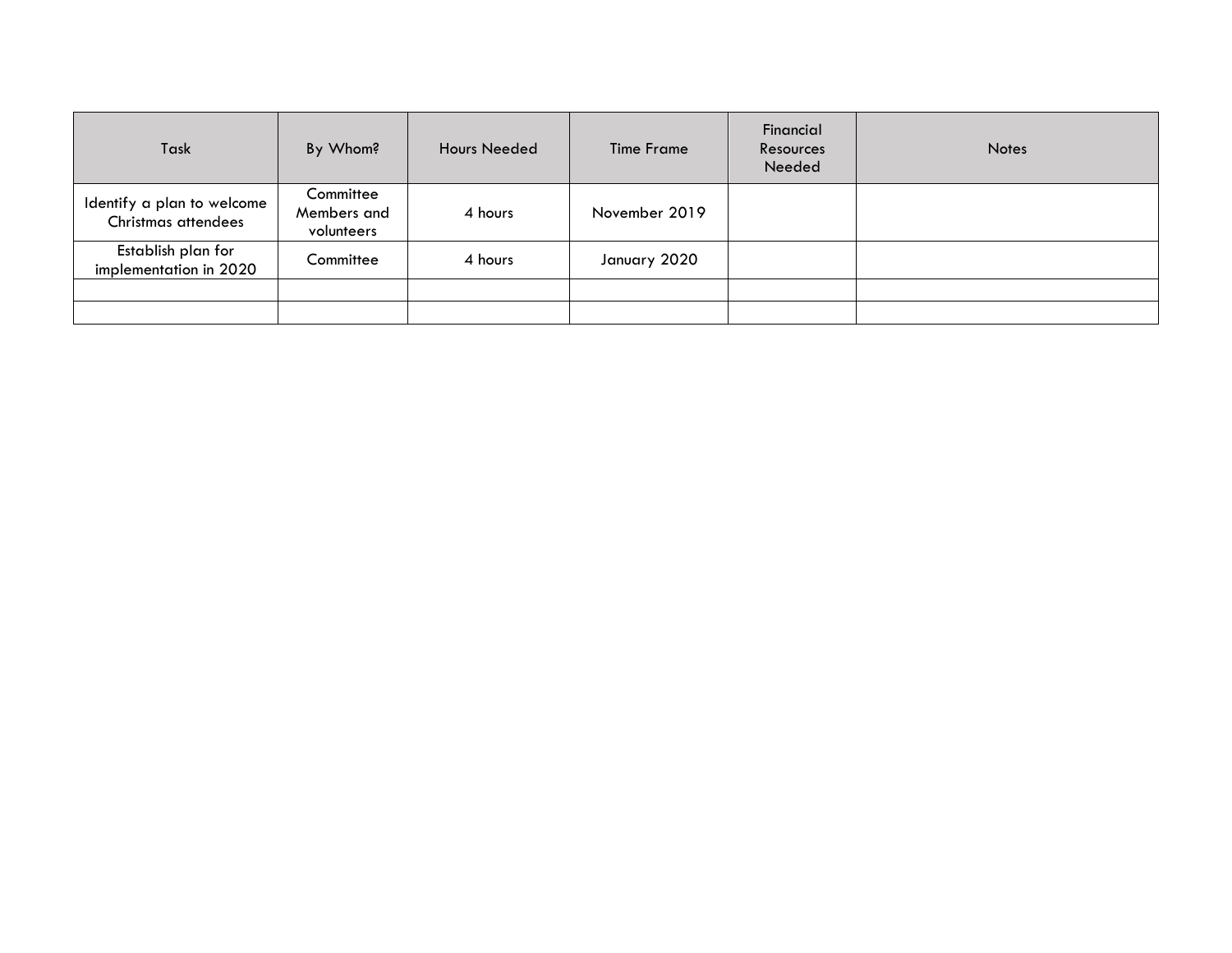# SMART Goal Planning Worksheet: Adult Faith Formation

|                                                                                                                                                                                             | <b>Goal Area: Faith Formation</b>                       |                                                                                                                                                                                                          |                                                                                                          |                                  |  |                |  |
|---------------------------------------------------------------------------------------------------------------------------------------------------------------------------------------------|---------------------------------------------------------|----------------------------------------------------------------------------------------------------------------------------------------------------------------------------------------------------------|----------------------------------------------------------------------------------------------------------|----------------------------------|--|----------------|--|
|                                                                                                                                                                                             | <b>SMART Goal:</b>                                      | To Enhance the spiritual life of our parishioners we will create a minimum of 5 faith-<br>sharing discipleship groups, consisting of 7-10 adults per group, and adding more<br>groups as needed by 2020. |                                                                                                          |                                  |  |                |  |
|                                                                                                                                                                                             | <b>Primary Oversight:</b>                               |                                                                                                                                                                                                          | Pastor                                                                                                   |                                  |  |                |  |
|                                                                                                                                                                                             | <b>Primary Point Person</b>                             |                                                                                                                                                                                                          | Chair                                                                                                    |                                  |  |                |  |
|                                                                                                                                                                                             | <b>Other Key Persons</b>                                |                                                                                                                                                                                                          | Faith-Sharing Groups core team, Faith-Sharing Groups facilitators                                        |                                  |  |                |  |
| <b>Key Milestones</b>                                                                                                                                                                       |                                                         |                                                                                                                                                                                                          |                                                                                                          |                                  |  |                |  |
|                                                                                                                                                                                             |                                                         | <b>Milestones</b>                                                                                                                                                                                        |                                                                                                          |                                  |  | By When        |  |
| Identify a Coordinator and Core Team<br>$\bullet$                                                                                                                                           |                                                         |                                                                                                                                                                                                          |                                                                                                          |                                  |  | September 2019 |  |
| $\bullet$                                                                                                                                                                                   |                                                         | recognizing diverse faith journeys, ages, cultures, and vocations.                                                                                                                                       | Investigate and explore Faith-Sharing Group programs, from other Collaboratives, locally and nationally, |                                  |  | January 2020   |  |
| Advertise, Invite, and Implement a Faith-Sharing Group Program                                                                                                                              | February 2020<br>(Program Launch Ash<br>Wednesday 2020) |                                                                                                                                                                                                          |                                                                                                          |                                  |  |                |  |
| <b>Evaluate Program</b><br>$\bullet$                                                                                                                                                        |                                                         |                                                                                                                                                                                                          |                                                                                                          |                                  |  | May 2020       |  |
|                                                                                                                                                                                             |                                                         |                                                                                                                                                                                                          | Anticipated Resources Required for Achieving Goal                                                        |                                  |  |                |  |
| Milestone 1: Identify a Coordinator and a Core Team                                                                                                                                         |                                                         |                                                                                                                                                                                                          |                                                                                                          |                                  |  |                |  |
| Task                                                                                                                                                                                        | By Whom?                                                | <b>Hours Needed</b>                                                                                                                                                                                      | <b>Time Frame</b>                                                                                        | Financial<br>Resources<br>Needed |  | <b>Notes</b>   |  |
| Identify a Coordinator                                                                                                                                                                      | Pastor                                                  | 4                                                                                                                                                                                                        | June-August 2019                                                                                         | \$0                              |  |                |  |
| Pastor and<br>8<br>\$0<br>Identify a Core Team<br>Aug.-Sept. 2019<br>Coordinator                                                                                                            |                                                         |                                                                                                                                                                                                          |                                                                                                          |                                  |  |                |  |
| Milestone 2: Investigate and explore Faith-Sharing Group programs, from other Collaboratives, locally and nationally, recognizing diverse faith<br>journeys, ages, cultures, and vocations. |                                                         |                                                                                                                                                                                                          |                                                                                                          |                                  |  |                |  |
| Task                                                                                                                                                                                        | By Whom?                                                | <b>Hours Needed</b>                                                                                                                                                                                      | <b>Time Frame</b>                                                                                        | Financial<br>Resources<br>Needed |  | <b>Notes</b>   |  |
| <b>Research Currently used</b><br>Programs in Parishes local<br>and Nationally                                                                                                              | Coordinator<br>and Team                                 | 4                                                                                                                                                                                                        | September 2019                                                                                           |                                  |  |                |  |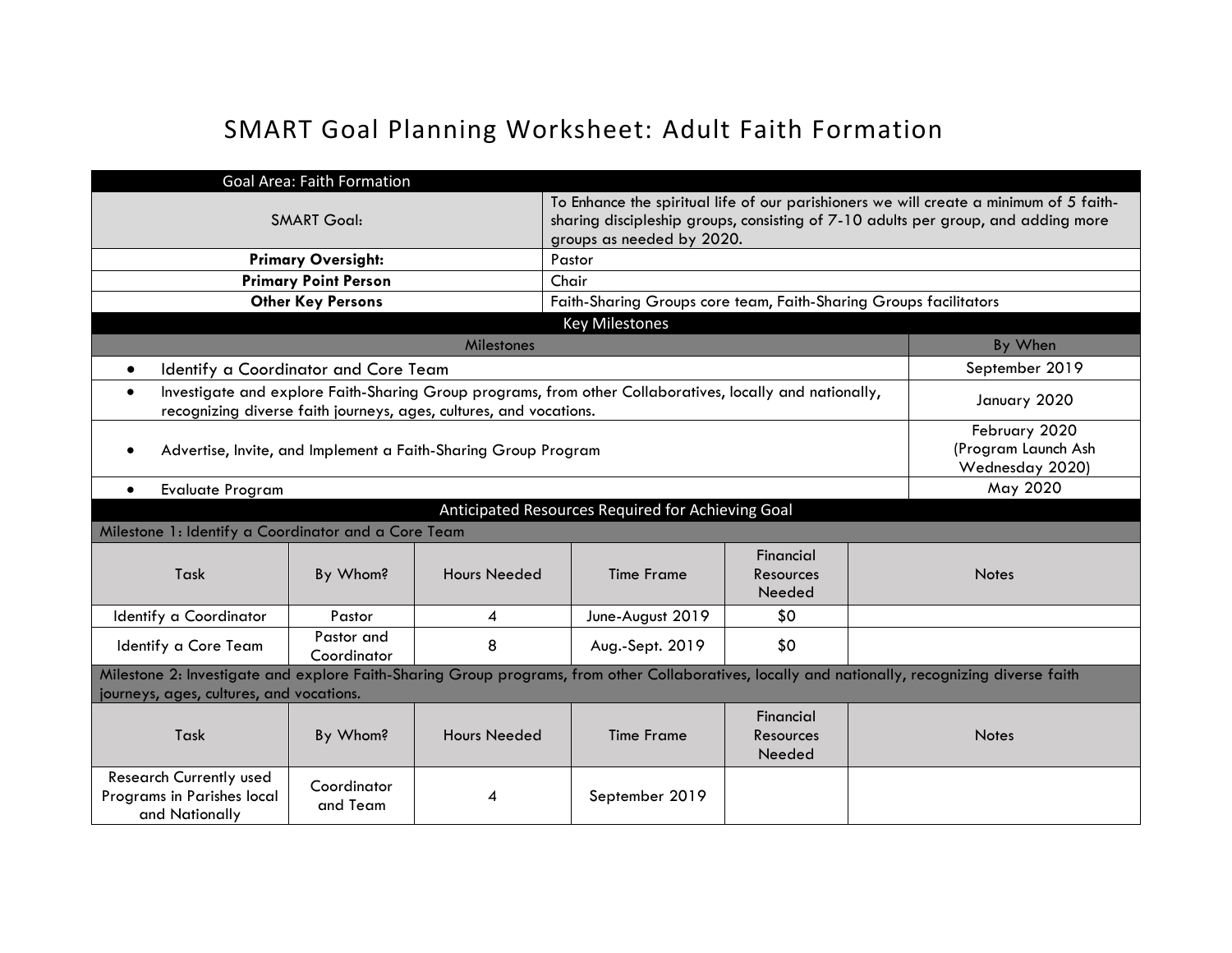| Visit 2-3 Faith-Sharing<br><b>Group Programs</b>                                                          | Coordinator<br>and Team                     | 10                  | October 2019       |                                         |              |  |  |  |  |
|-----------------------------------------------------------------------------------------------------------|---------------------------------------------|---------------------|--------------------|-----------------------------------------|--------------|--|--|--|--|
| Present A Faith-Sharing<br>Groups Program to Pastor                                                       | Coordinator<br>and Team                     | $\overline{2}$      | November 2019      | \$1000                                  |              |  |  |  |  |
| Milestone 3: Advertise, Invite, and Implement a Faith-Sharing Group Program                               |                                             |                     |                    |                                         |              |  |  |  |  |
| Task                                                                                                      | By Whom?                                    | <b>Hours Needed</b> | <b>Time Frame</b>  | Financial<br><b>Resources</b><br>Needed | <b>Notes</b> |  |  |  |  |
| Create a Faith-Sharing<br>Groups program<br><b>Advertising Campaign for</b><br>Social Media and Bulletins | Coordinator<br>and Team and<br>Staff        | 4                   | December 2019      | \$50-\$00                               |              |  |  |  |  |
| Identify and invite<br>previous Faith-Sharing<br><b>Groups Participants</b>                               | Coordinator<br>and Team                     | $\overline{2}$      | December 2019      |                                         |              |  |  |  |  |
| Invitation at Mass &<br>Invitation for School<br>Families, R.E. Families                                  | Coordinator<br>and Team and<br><b>Staff</b> | 5                   | January 2020       |                                         |              |  |  |  |  |
| Implement Program                                                                                         | Coordinator<br>and Team                     | 6-10 Weeks          | Start Lent of 2020 |                                         |              |  |  |  |  |
| Milestone 4: Evaluate Program                                                                             |                                             |                     |                    |                                         |              |  |  |  |  |
| <b>Create Post Program</b><br><b>Evaluation Sheet</b>                                                     | Coordinator<br>and Team                     | $\overline{2}$      | March 2020         |                                         |              |  |  |  |  |
| Deliver, collect, and<br>review Evaluation Forms                                                          | Coordinator<br>and Team and<br>Pastor       | 4                   | May 2020           |                                         |              |  |  |  |  |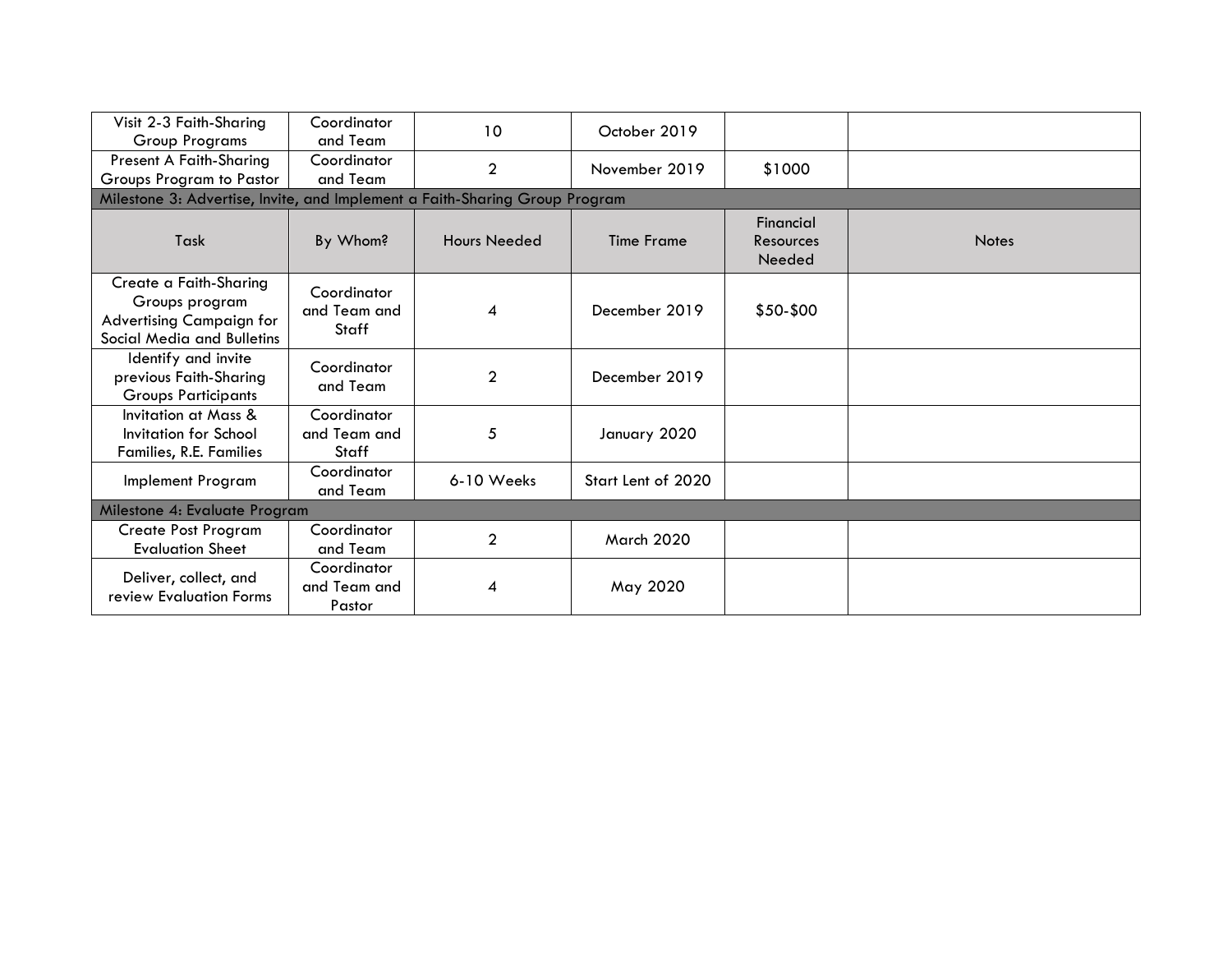# SMART Goal Planning Worksheet: Youth Ministry

|                                                                                                                                                      | Goal Area:                  |            | Youth Ministry                                                                                                                                                                                                            |  |  |                  |  |
|------------------------------------------------------------------------------------------------------------------------------------------------------|-----------------------------|------------|---------------------------------------------------------------------------------------------------------------------------------------------------------------------------------------------------------------------------|--|--|------------------|--|
| <b>SMART Goal:</b>                                                                                                                                   |                             |            | Create a youth ministry program by 2020 for middle school and high school aged<br>youth that is focused on forming disciples and building community through a balance<br>of service, education and spiritual experiences. |  |  |                  |  |
|                                                                                                                                                      | <b>Primary Oversight:</b>   |            | Pastor                                                                                                                                                                                                                    |  |  |                  |  |
|                                                                                                                                                      | <b>Primary Point Person</b> |            | Director of Youth Ministry                                                                                                                                                                                                |  |  |                  |  |
|                                                                                                                                                      | <b>Other Key Persons</b>    |            | Clergy/Core Team                                                                                                                                                                                                          |  |  |                  |  |
|                                                                                                                                                      |                             |            | <b>Key Milestones</b>                                                                                                                                                                                                     |  |  |                  |  |
|                                                                                                                                                      |                             | Milestones |                                                                                                                                                                                                                           |  |  | By When          |  |
| Develop Core Team                                                                                                                                    |                             |            |                                                                                                                                                                                                                           |  |  | <b>July 2019</b> |  |
| Plan Program and Communicate Youth Ministry to Parishes, School, and Religious Ed.<br>$\bullet$                                                      |                             |            |                                                                                                                                                                                                                           |  |  | September 2019   |  |
| Hold First Youth Ministry Event with Agenda for Future Events<br>$\bullet$                                                                           |                             |            |                                                                                                                                                                                                                           |  |  | October 2019     |  |
|                                                                                                                                                      |                             |            | Anticipated Resources Required for Achieving Goal                                                                                                                                                                         |  |  |                  |  |
| Milestone 1: Develop Core Team                                                                                                                       |                             |            |                                                                                                                                                                                                                           |  |  |                  |  |
| Financial<br>Task<br>By Whom?<br><b>Hours Needed</b><br><b>Time Frame</b><br>Resources<br>Needed                                                     |                             |            |                                                                                                                                                                                                                           |  |  | <b>Notes</b>     |  |
| June 2019-<br>Invite qualified individuals<br>Youth Minister<br>2hrs<br>N/A<br><b>July 2019</b><br>to join core team                                 |                             |            |                                                                                                                                                                                                                           |  |  |                  |  |
| Hold 1 to 2 trainings to<br>educate & develop skills<br>Clergy/Youth<br>4hrs<br>August 2019<br>N/A<br>for the Core Team to<br>Minister<br>operate by |                             |            |                                                                                                                                                                                                                           |  |  |                  |  |
| Milestone 2: Plan Program and Communicate Youth Ministry to Parishes, School, and Religious Ed.                                                      |                             |            |                                                                                                                                                                                                                           |  |  |                  |  |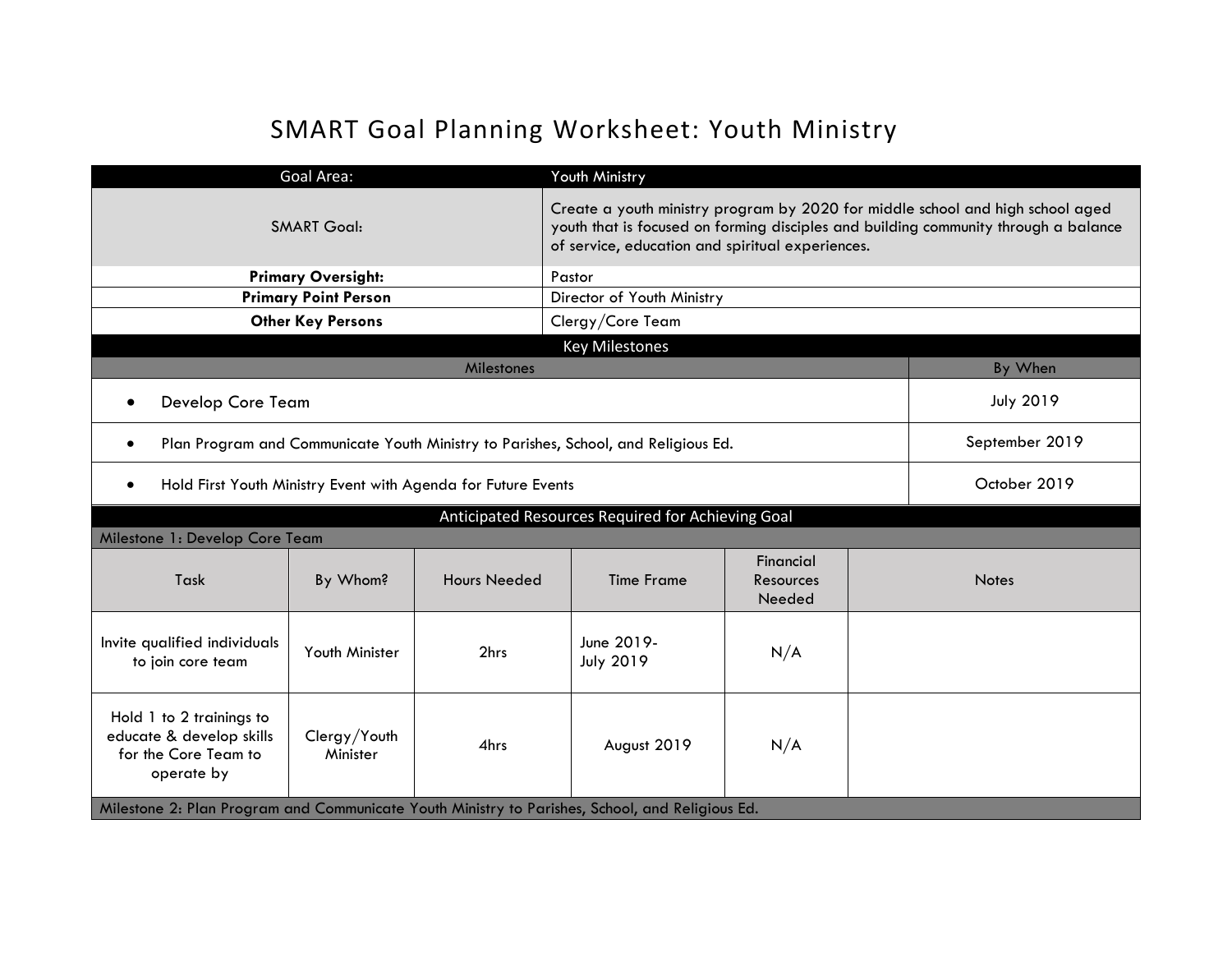| Task                                                                                                                      | By Whom?                                 | <b>Hours Needed</b> | <b>Time Frame</b>        | Financial<br>Resources<br>Needed | <b>Notes</b>                                               |
|---------------------------------------------------------------------------------------------------------------------------|------------------------------------------|---------------------|--------------------------|----------------------------------|------------------------------------------------------------|
| Create Social Media<br>Sites, advertising and<br>invitations for youth<br>ministry groups                                 | Core<br>group/Youth<br>Minister          | 2hrs                | August 2019              | \$100                            |                                                            |
| Create Program and<br>Events calendar for Youth<br>Groups                                                                 | Core<br>Team/Youth<br>Minister           | 4hrs                | August 2019              |                                  |                                                            |
| Personal Invitation and<br>recruiting members and<br>info table at weekend<br>Mass's, School, and R.E.<br><b>Families</b> | Core Group/<br>Youth Minister/<br>Clergy | 8hrs                | September                |                                  |                                                            |
| Milestone 3: Hold First Youth Ministry Event with Agenda for Future Events                                                |                                          |                     |                          |                                  |                                                            |
| Task                                                                                                                      | By Whom?                                 | <b>Hours Needed</b> | <b>Time Frame</b>        | Financial<br>Resources<br>Needed | <b>Notes</b>                                               |
| Hold First Event with<br>tentative schedule for<br>future events                                                          | Core Team                                | 40hrs               | October 2019 &<br>Beyond | TBD                              | TBD - fundraisers to be planned for<br>Youth Ministry fund |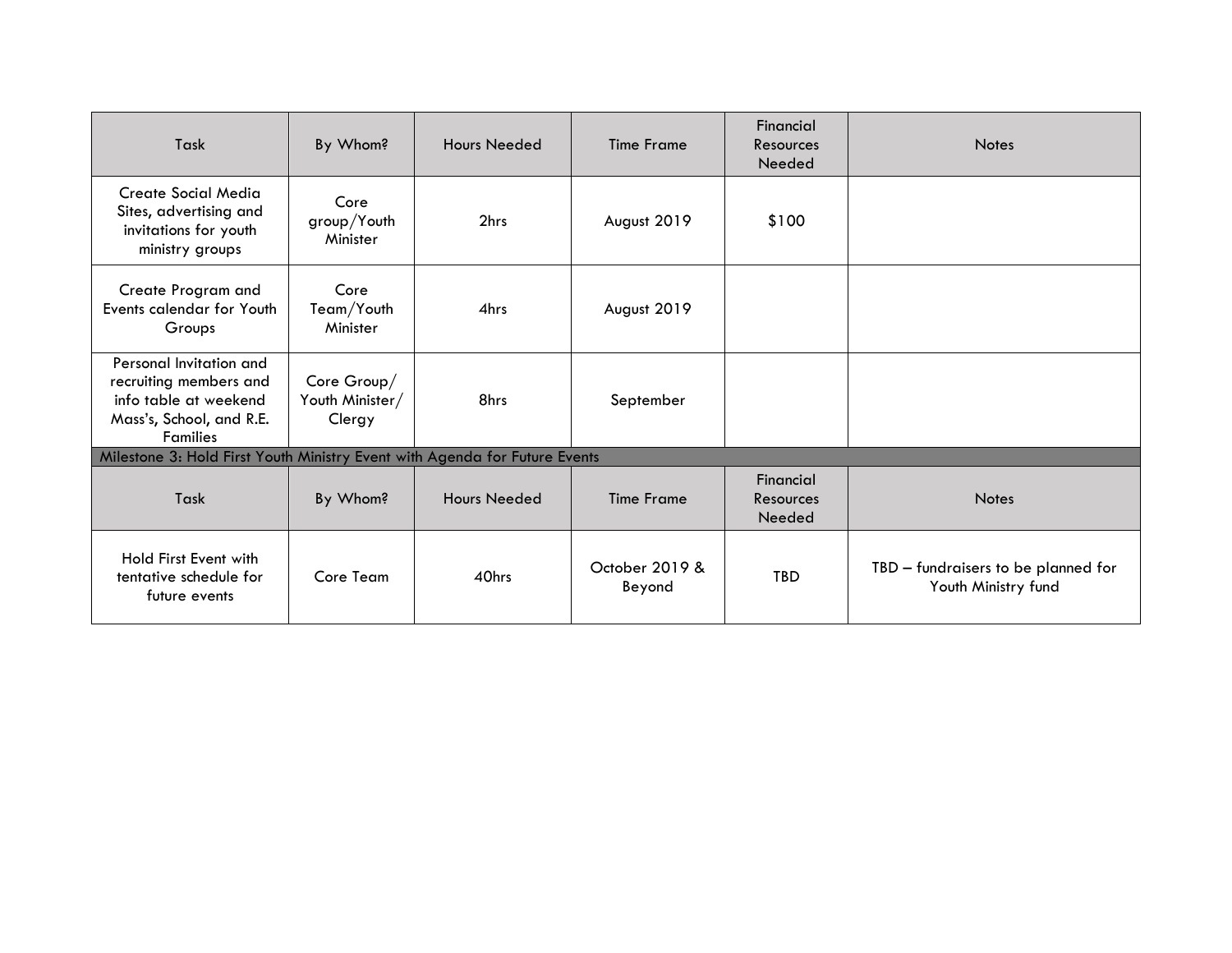# SMART Goal Planning Worksheet: Vocations

|                                                                                                                                                                                             | Goal Area:                                  |                     |                                                                                                               |                                     |  |                                                                             |  |
|---------------------------------------------------------------------------------------------------------------------------------------------------------------------------------------------|---------------------------------------------|---------------------|---------------------------------------------------------------------------------------------------------------|-------------------------------------|--|-----------------------------------------------------------------------------|--|
|                                                                                                                                                                                             | <b>SMART Goal:</b>                          |                     | Create a Culture of Vocations within our Parishes, Especially Focused on Diocesan<br>Priesthood               |                                     |  |                                                                             |  |
|                                                                                                                                                                                             | <b>Primary Oversight:</b>                   |                     | Pastor                                                                                                        |                                     |  |                                                                             |  |
|                                                                                                                                                                                             | <b>Primary Point Person</b>                 |                     | Chair of Vocations Development & Education Committee                                                          |                                     |  |                                                                             |  |
|                                                                                                                                                                                             | <b>Other Key Persons</b>                    |                     |                                                                                                               |                                     |  | Members of Holy Family and Saint Pius V's Vocations Development & Education |  |
|                                                                                                                                                                                             |                                             |                     | Committee                                                                                                     |                                     |  |                                                                             |  |
|                                                                                                                                                                                             |                                             |                     | <b>Key Milestones</b>                                                                                         |                                     |  |                                                                             |  |
|                                                                                                                                                                                             |                                             | Milestones          |                                                                                                               |                                     |  | By When                                                                     |  |
| $\bullet$                                                                                                                                                                                   |                                             |                     | Form and train a committee to spearhead the Vocations Development & Education program                         |                                     |  | October 1, 2020                                                             |  |
| $\bullet$<br>priesthood.                                                                                                                                                                    |                                             |                     | Identify vehicles to educate and train parishioners on the rich and full life of all vacations especially the |                                     |  | January 15, 2021                                                            |  |
| $\bullet$                                                                                                                                                                                   |                                             |                     | Implement a comprehensive program for both students and adults to increase awareness of all vocations         |                                     |  | April 15, 2021                                                              |  |
|                                                                                                                                                                                             |                                             |                     | Anticipated Resources Required for Achieving Goal                                                             |                                     |  |                                                                             |  |
| Milestone 1: Establish and Educate Vocations Committee                                                                                                                                      |                                             |                     |                                                                                                               |                                     |  |                                                                             |  |
| Task                                                                                                                                                                                        | By Whom?                                    | <b>Hours Needed</b> | <b>Time Frame</b>                                                                                             | Financial<br>Resources<br>Needed    |  | <b>Notes</b>                                                                |  |
| Identify and recruit 6 to 8<br>enthusiastic men and women<br>representing members of<br>each parish.                                                                                        | Pastor &<br>Chair                           | 6 to 10 hours       | June to August 1,<br>2020                                                                                     | N/A                                 |  |                                                                             |  |
| Train committee members to<br>ensure that they have a<br>robust focus on our goals for<br>increasing vocations that<br>include marriage, deacons,<br>and especially sisters and<br>priests. | Staff<br>appointed<br>by the<br>archdiocese | 10 to 20 hours      | August 1, 2020 to<br>October 1, 2020                                                                          | Materials,<br>books,<br>instructors |  |                                                                             |  |
| Milestone 2: Identify Vehicles to Educate and Train Parishioners on the Benefits of all Vocations with Emphasis on the Priesthood                                                           |                                             |                     |                                                                                                               |                                     |  |                                                                             |  |
| Task                                                                                                                                                                                        | By Whom?                                    | <b>Hours Needed</b> | <b>Time Frame</b>                                                                                             | Financial<br>Resources<br>Needed    |  | <b>Notes</b>                                                                |  |